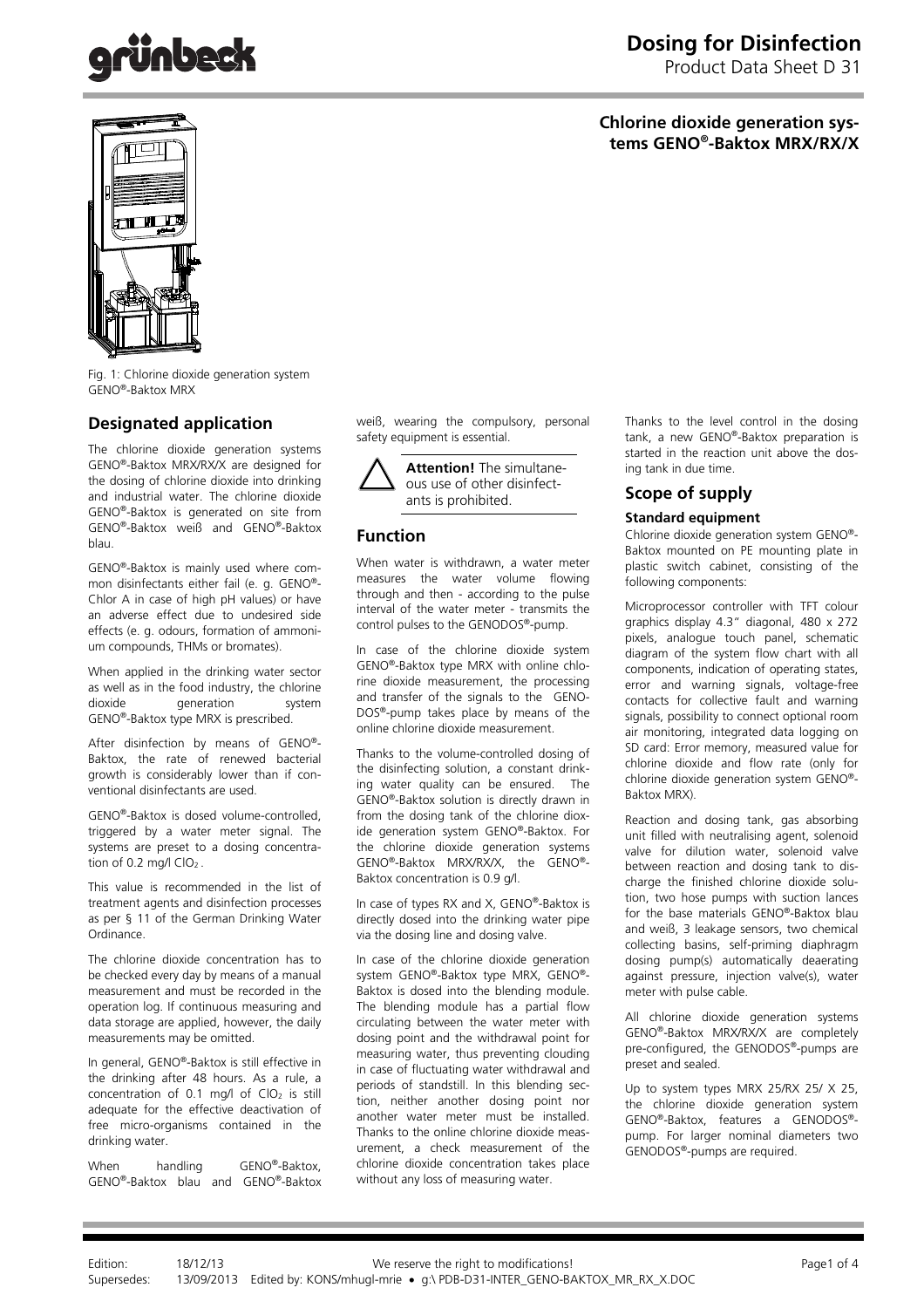

#### **Type: Chlorine dioxide generation system GENO**®**-Baktox MRX**

Mounted on a system rack, with online chlorine dioxide measurement and blending module. Indication of chlorine dioxide concentration and flow rate in the control unit GENO®-Baktox X.

#### **Type: Chlorine dioxide generation system GENO**®**-Baktox RX**

Mounted on system rack, without blending module and online chlorine dioxide measurement.

#### **Type: Chlorine dioxide generation system GENO**®**-Baktox X**

For wall mounting, without blending module and online chlorine dioxide measurement.

### **Accessories**

Personal safety set GENO®-Baktox **Order no. 569 815** 

Set of safety stickers GENO®-Baktox **Order no. 569 810** 

Digital test device Scuba+ (to regularly check the ClO<sub>2</sub> concentration at the withdrawal points Order no. 211 145

Room air monitoring for chlorine dioxide, chlorine and ozone **Order no. 569 820** 

## **Consumables**

GENO®-Baktox blau

20 kg canister **Order no. 170 490** 

GENO®-Baktox weiß 20 kg canister

**Order no. 170 485** 

Neutralisation powder for GENO®-Baktox **Order no. 569 838** 

Gas neutralising agent for GENO®-Baktox **Order no. 569332** 

Indicator for Scuba+ (reagents for the determination of chlorine dioxide) **Order no. 211 221** 

A set of GENO®-Baktox blau and weiß canisters, is sufficient to treat approx. 3800  $m<sup>3</sup>$  of water.

## **Installation requirements**

**Note:** For the online chlorine dioxide measurement, a minimum conductivity of the water to be treated of 150 μS/cm is required.

For the proper adjustment of the online chlorine dioxide measurement right at startup, we recommend replacing the pipe section between the connections of the bypass as well.

Please observe local installation directives, general guidelines and technical specifications.

The distance between the return point of the measuring water and the withdrawal point of the measuring water should be 1 – 2 m and the pressure max. 0.3 bar. Built-in parts, pipe elbows, etc. in-between should be avoided as far as possible as these would result in an increased pressure loss.

In case of devices with a free outlet (e.g. filling of a tank) downstream of the system, a valve must be provided which is located downstream of the system and upstream of the withdrawal point and which generates a back pressure. Take into consideration that the flow will decrease due to this restriction.

There must not be any withdrawal pipe between the two connections.

**Note:** Due to the degradation of the biofilm during the application of chlorine dioxide, odours may develop temporarily. This can be reduced by conducting an air/water rinsing in advance.

An ideal type of installation is indicated in fig. 2. Fig. 3 on the other hand depicts a negative example of an installation which should be avoided, if possible.

The chlorine dioxide generation systems GENO®-Baktox MRX/RX/X must always be preceded by a fine filter. In case water heaters (boilers, flow-through heaters, etc.) are installed downstream, a non-return valve must be installed. As the water meter of the chlorine dioxide generation systems GENO®-Baktox MRX/RX/X features an integrated non-return valve, the water meter must not be installed between the water heater and its overpressure valve.

Dosing into the cold water pipe and into the make-up water feed of the warm water pipe is possible. For the electrical connection, a shock-proof socket (230 V / 50 Hz) is required within a range of approx. 3 m of the system.

According to DIN EN 1717, chlorine dioxide generation systems GENO®-Baktox MRX/RX/X used in drinking water treatment need to be secured by means of a system **Dosing for Disinfection** Product Data Sheet D 31

separator when they are connected to the public water supply. The operator needs to make sure that all requirements for a structurally and technically safe and optimum operation of the system as indicated below are fulfilled before installing the system.

**Note:** Only for temporary continuous dosing.

The operator must provide an installation site that complies with the following requirements

- It must be protected against sunlight, dust and vapours. It must be frost-proof, well ventilated and sufficiently illuminated (system must not be installed outdoors).
- In rooms that are hard to ventilate, room air monitoring is advised in general.
- **Note:** If the room is not wellventilated, we recommend only installing the system starting from a room capacity of  $> 50$  m<sup>3</sup> When changing the base chemical GENO®-Baktox weiß, at least, there is a temporary risk of an increased concentration of hydrochloric acid in the room air.
- It must fulfil the requirements stated in the technical specifications regarding air temperature, humidity, admissible operating temperature for the components and quality of dilution water.
- It must have a power supply.
- It must provide access to the main water pipe.
- It must have a floor drain to rinse off chemicals.
- It must have separate storage rooms for empty and full chemical canisters.
- It must be separated from other rooms in a fire-safe way.
- It must be secured against unauthorised access and comply with the accident prevention regulations (GUV-VD5).
- Staff should not stay in the room for longer periods of time (max. stay in the room: 2 hours/day).
- If the floor adversely affects the stability of the system, the rack must be anchored on the floor or the wall in order prevent the system from tipping over.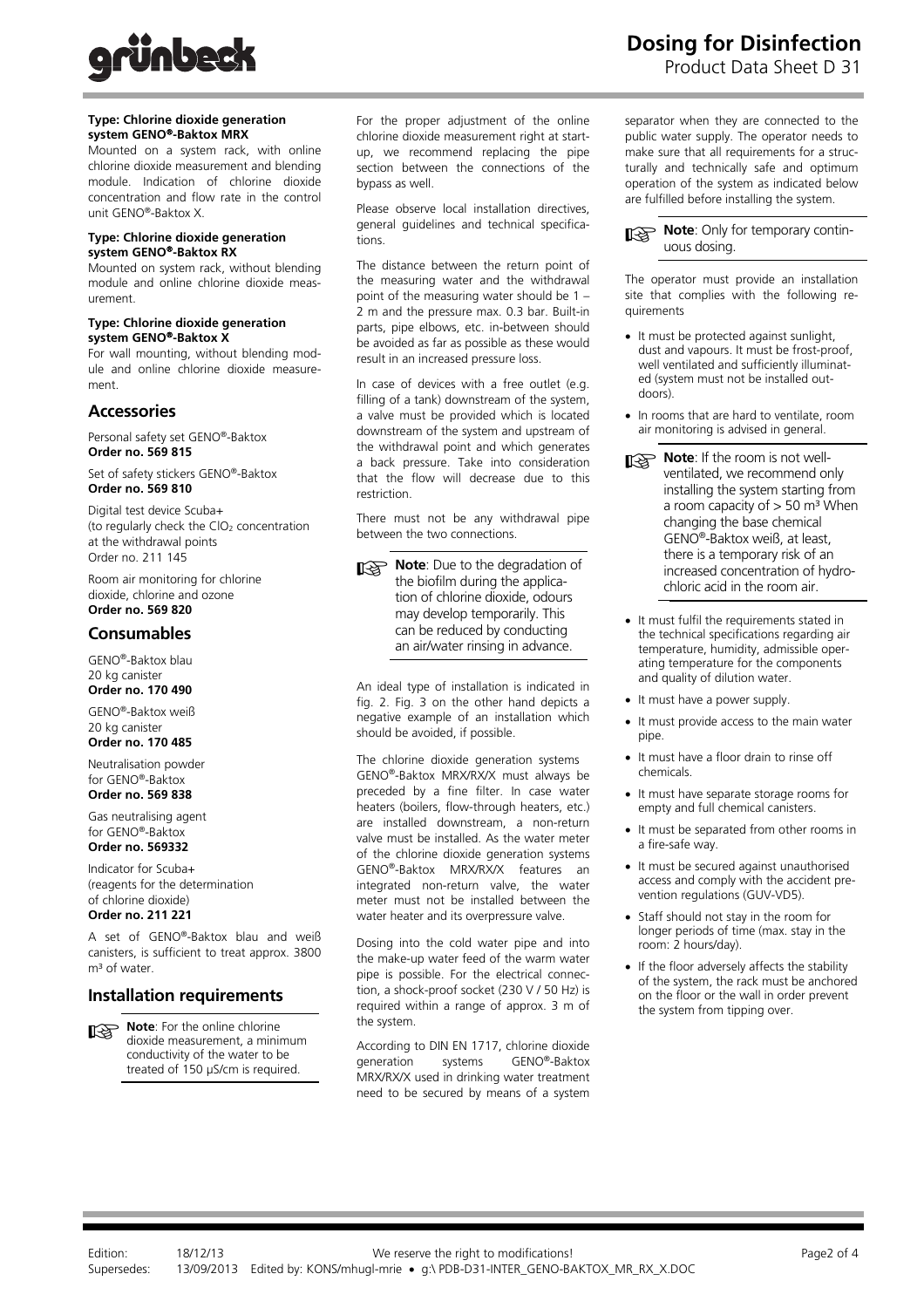# grünbeck

# **Dosing for Disinfection**

Product Data Sheet D 31

| <b>Technical specifications</b>                      |                              | <b>Chlorine dioxide generation systems</b><br><b>GENO®-Baktox MRX/RX/X</b> |                             |                          |                         |                 |               |  |
|------------------------------------------------------|------------------------------|----------------------------------------------------------------------------|-----------------------------|--------------------------|-------------------------|-----------------|---------------|--|
|                                                      |                              | 10                                                                         | 20                          | 25                       | 30                      | 50/1            | 50/2          |  |
| <b>Connection data</b>                               |                              |                                                                            |                             |                          |                         |                 |               |  |
| Nominal connection diameter of water meter           |                              | <b>DN 32</b><br>$(R 1\frac{1}{4})$                                         | DN 40<br>$(R 1\frac{1}{2})$ | <b>DN 50</b><br>(R 2'')  | <b>DN 50</b><br>(R 2'') | <b>DN 80</b>    | <b>DN 100</b> |  |
| Power supply                                         |                              |                                                                            |                             | 230 V, 50 Hz             |                         |                 |               |  |
| Power input, min./max.                               | [VA]                         |                                                                            | 37/63                       |                          |                         | 37/80           |               |  |
| Protection/protection class                          |                              | IP 54/I                                                                    |                             |                          |                         |                 |               |  |
| Connection of blending module                        |                              | 2 x 1/4" (female thread)                                                   |                             |                          |                         |                 |               |  |
| Performance data                                     |                              |                                                                            |                             |                          |                         |                 |               |  |
| Chlorine dioxide generation capacity                 | [g/h]                        |                                                                            |                             | 10                       |                         |                 |               |  |
| Maximum admissible flow Q <sub>max</sub>             | $\left[\frac{m^3}{h}\right]$ | 10                                                                         | 20                          | 25                       | 30                      |                 | 50            |  |
| Pressure loss at Q <sub>max</sub>                    | [bar]                        | 0.6                                                                        | 0.4                         | 0.7                      | 0.9                     |                 | 0.5           |  |
| Pulse sequence of water meter                        | l/pulse                      | 0.33                                                                       |                             | 1.33                     |                         |                 | $\mathbf{1}$  |  |
| Nominal pressure (PN)                                | [bar]                        |                                                                            |                             | 8                        |                         |                 |               |  |
| Admissible pressure for withdrawal of dilution water | [bar]                        | $2 - 8$                                                                    |                             |                          |                         |                 |               |  |
| <b>Dimensions and weights (entire system)</b>        |                              |                                                                            |                             |                          |                         |                 |               |  |
| Total height approx.                                 | [mm]                         | 1900                                                                       |                             |                          |                         |                 |               |  |
| Depth, approx.                                       | [mm]                         | 725                                                                        |                             |                          |                         |                 |               |  |
| Width, approx.                                       | [mm]                         | 800                                                                        |                             |                          |                         |                 |               |  |
| Empty weight, approx.                                | [kg]                         |                                                                            |                             | 80                       |                         |                 |               |  |
| <b>Dimensions (water meter)</b>                      |                              |                                                                            |                             |                          |                         |                 |               |  |
| Installation length without screw connection         | [mm]                         | 190                                                                        | 240                         | 240                      | 240                     |                 |               |  |
| Installation length with screw connection            | [mm]                         | 280                                                                        | 375                         | 356                      | 356                     |                 |               |  |
| Installation length with flange connection           | $\lceil mm \rceil$           |                                                                            |                             |                          |                         |                 | 310           |  |
| GENODOS <sup>®</sup> -pump                           |                              |                                                                            |                             |                          |                         |                 |               |  |
| Number                                               |                              |                                                                            | 1                           |                          |                         | 2               |               |  |
| GENODOS®-pump GP (GENO®-Baktox version)              |                              | 6/40                                                                       |                             |                          |                         |                 |               |  |
| <b>Ambient data</b>                                  |                              |                                                                            |                             |                          |                         |                 |               |  |
| Water temperature, min./max.                         | $\lceil^{\circ}$ C           | 5/30                                                                       |                             |                          |                         |                 |               |  |
| Ambient temperature, min./max.                       | $\lceil^{\circ}$ C           | 5/30                                                                       |                             |                          |                         |                 |               |  |
| Rel. humidity, max.                                  | [%]                          | 70                                                                         |                             |                          |                         |                 |               |  |
| Order no.                                            |                              | 569 310                                                                    | 569 325                     | 569 340                  | 569 355                 | 569 370         | 569 385       |  |
| <b>RX</b> version                                    |                              | 10                                                                         | 20                          | 25                       | 30                      | 50/1            | 50/2          |  |
| Dimensions and weights (entire system)               |                              |                                                                            |                             |                          |                         |                 |               |  |
| Total height approx.<br>[mm]                         |                              |                                                                            | 1900                        |                          |                         |                 |               |  |
| Depth, approx.                                       | [mm]                         | 725                                                                        |                             |                          |                         |                 |               |  |
| Width, approx.                                       | [mm]                         | 800                                                                        |                             |                          |                         |                 |               |  |
| Empty weight, approx.                                | [kg]                         | 75                                                                         |                             |                          |                         |                 |               |  |
| <b>Connection data</b>                               |                              |                                                                            |                             |                          |                         |                 |               |  |
| Connection for withdrawal of dilution water          |                              |                                                                            |                             | 1 x 1/4" (female thread) |                         |                 |               |  |
| Connection of dosing point                           |                              |                                                                            |                             | 1 x 1/4" (female thread) |                         |                 |               |  |
| Order no.                                            |                              | 569 305                                                                    | 569 320                     | 569 335                  |                         | 569 350 569 365 | 569 380       |  |
|                                                      |                              |                                                                            |                             |                          |                         |                 |               |  |
| X version                                            |                              | 10                                                                         | 20                          | 25                       | 30                      | 50/1            | 50/2          |  |
| Dimensions and weights (entire system)               |                              |                                                                            |                             |                          |                         |                 |               |  |
| Total height approx.                                 | $\lceil mm \rceil$           | 1050                                                                       |                             |                          |                         |                 |               |  |
| Depth, approx.                                       | [mm]                         | 340                                                                        |                             |                          |                         |                 |               |  |
| Width, approx.                                       | [mm]                         | 800                                                                        |                             |                          |                         |                 |               |  |
| Empty weight, approx.                                | [kg]                         |                                                                            |                             | 55                       |                         |                 |               |  |
| <b>Connection data</b>                               |                              |                                                                            |                             |                          |                         |                 |               |  |
| Connection for withdrawal of dilution water          |                              | 1 x 1/4" (female thread)                                                   |                             |                          |                         |                 |               |  |
| Connection of dosing point                           |                              |                                                                            |                             | 1 x 1/4" (female thread) |                         |                 |               |  |
| Order no.                                            |                              | 569 300                                                                    | 569 315                     | 569 330                  |                         | 569 345 569 360 | 569 375       |  |